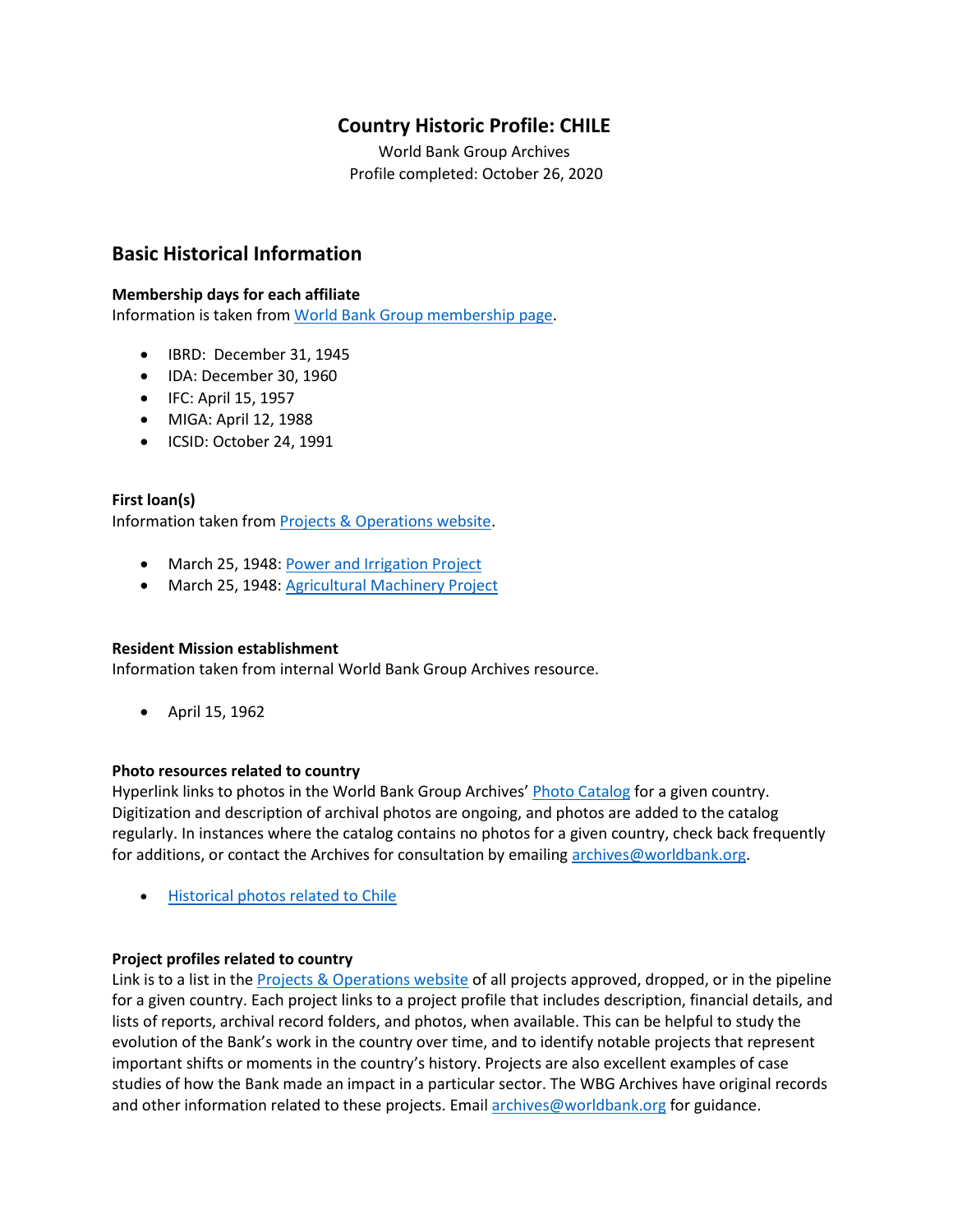• Chilean project profiles [in Projects & Operations](https://projects.worldbank.org/en/projects-operations/projects-summary?countrycode_exact=CL)

#### **Description of operational records in Archives Holdings**

Archival records relating to Bank operations are described according to the ISAD(g) standard and are accessible in our [Archives Holdings catalog.](https://archivesholdings.worldbank.org/) Descriptions include lengthy organizational histories of the regional vice presidency responsible for operations in that region and a description of records created and transferred to the Archives by that vice presidency. The descriptions in the catalog can be helpful to understand the organizational context of Bank work, and to understand more about the content of the records in the Archives.

• [Records of the Latin America and Caribbean Regional Vice Presidency](https://archivesholdings.worldbank.org/records-of-latin-america-and-caribbean-regional-vice-presidency)

## **Chronology events**

Events have been selected from the Archivists' Chronology, an 800+ page resource compiled by Bank Group archivists over the course of the institution's history. Events chosen include important firsts, milestones and other events that evidence the country's development history and/or its relationship with the World Bank Group. The Archivists' Chronology is accessible on [this page.](https://www.worldbank.org/en/about/archives/history/timeline) This list of events can be helpful to determine if you'd like to dig deeper into any moments in the country's history of engagement with the Bank. The WBG Archives may have original records and other information about these events. Email [archives@worldbank.org](mailto:archives@worldbank.org) for guidance.

**Bretton Woods Conference; Representatives of Chile Attend**

July 1-22, 1944

**IBRD Articles of Agreement Signed by Chile** December 31, 1945

**First Expression of Interest in Bank Loans from Chile**  October 14, 1946

**Bank Mission to Chile** December 5, 1947

**First Funding for Chile: Power and Irrigation Project and Agricultural Machinery Project** March 25, 1948

**Bank Announces Agricultural Study Mission to Chile** May 26, 1951

**Report of Agricultural Survey Mission to Chile Released** December 1, 1952

**IFC Articles of Agreement Signed by Chile** April 15, 1957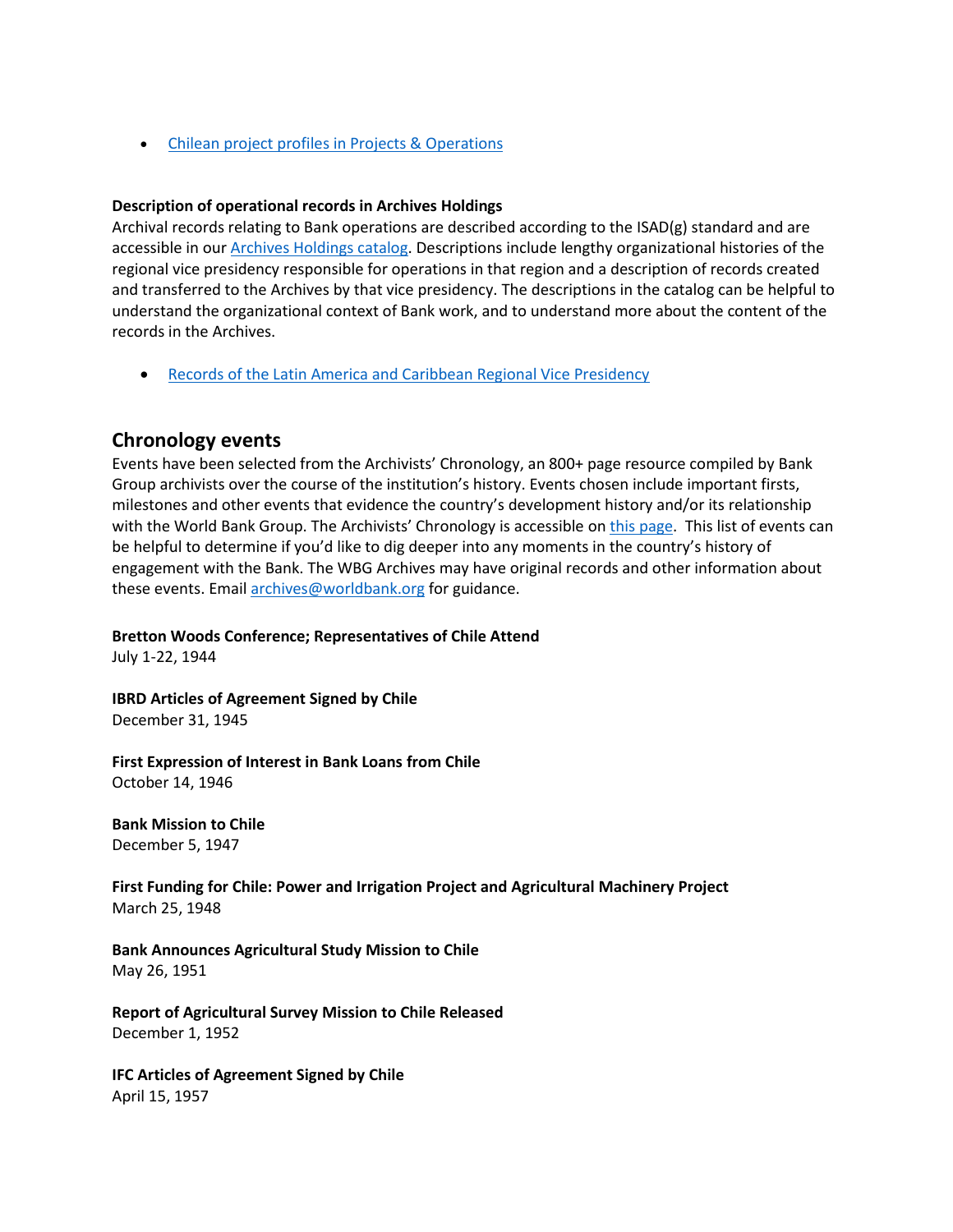#### **Appeal to Staff for Donations to Chilean Disaster Relief** June 1, 1960

**IDA Articles of Agreement Signed by Chile** December 30, 1960

**Special Mission to Chile to Review Ten-Year Economic Development Program Announced** May 25, 1961

**MIGA Articles of Agreement Signed by Chile** April 12, 1988

**Chile Joins ICSID** October 24, 1991

**IFC Releases Independent Review of the Chilean Pangue Hydroelectric Project** July 16, 1997

**First Bond Issue in Chilean Pesos Announced** May 31, 2000

### **World Bank Group Timeline Events**

Events are selected from the [World Bank Group Timeline.](https://timeline.worldbank.org/#event-bretton-woods-conference-begins) The Timeline is an online platform created by the Archives designed to highlight the important events in the Bank Group's history and to illuminate those events through a variety of archival records, photos, video and audio clips, oral history transcripts, reports, and more.

[UN proposes new international organization to offer low-interest loans](https://timeline.worldbank.org/?field_timeline_target_id=All&combine=chile#event-un-proposes-new-international-organization-to-offer-low-interest-loans) April 12, 1949

[United Nations Fund for Economic Development \(SUNFED\) proposed](https://timeline.worldbank.org/?field_timeline_target_id=All&combine=chile#event-united-nations-fund-for-economic-development-sunfed-proposed) March 18, 1953

[First IDA credit approved](https://timeline.worldbank.org/?field_timeline_target_id=All&combine=chile#event-first-ida-credit-approved) May 12, 1961

## **Early Country Economic Reports**

Reports have been selected from the [Documents & Reports website,](https://documents.worldbank.org/) a database of publicly available World Bank Group authored reports and publications dating to the opening of the Bank in 1946. Country economic reports selected here are, in many cases, some of the earliest economic studies ever published on Bank member countries. Reports discussing the whole economy of a country, rather than individual sectors, are prioritized in this list.

| Considerations on the bank's policy toward Chile | January 25, 1950 |
|--------------------------------------------------|------------------|
|                                                  |                  |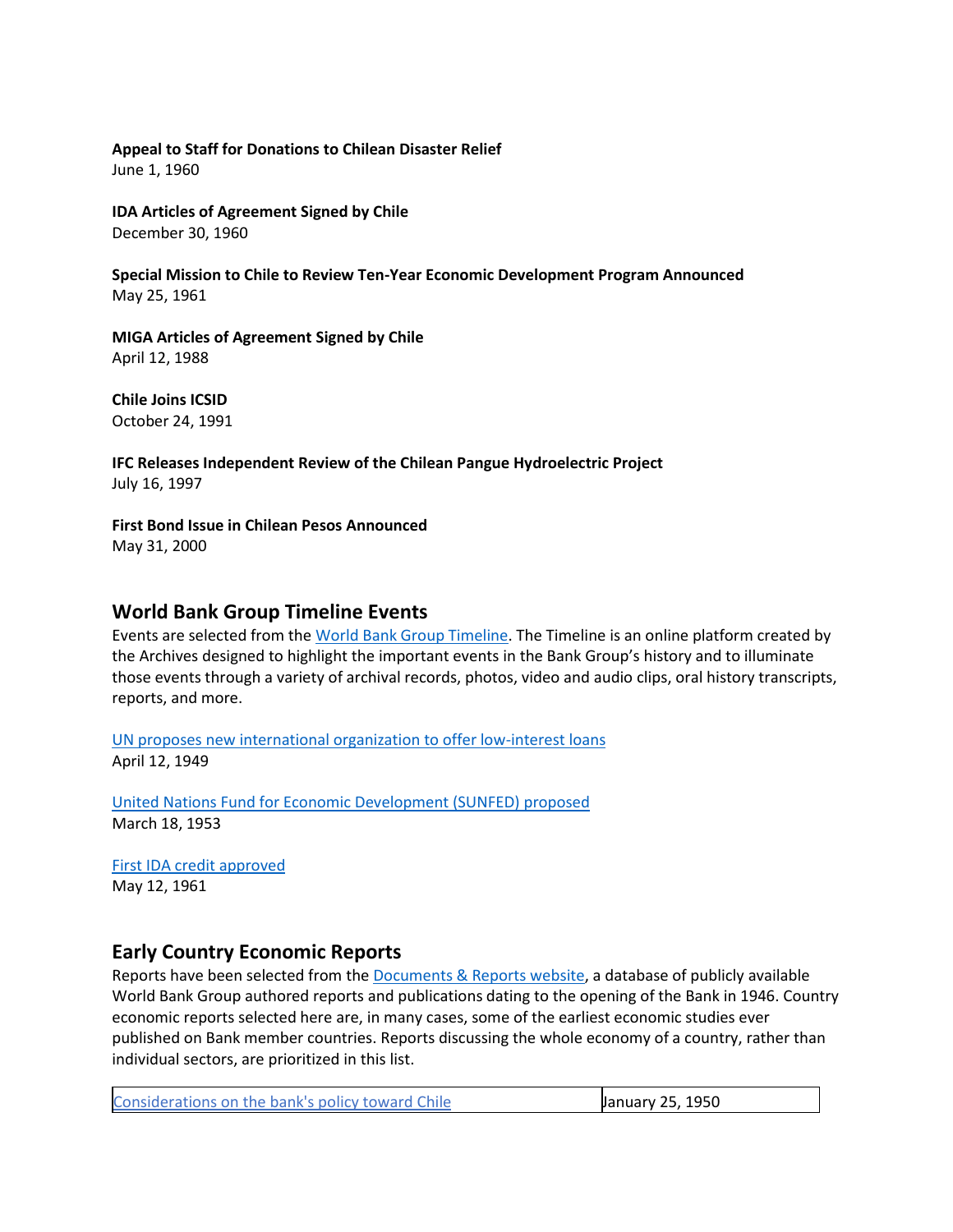| <b>Chile's creditworthiness</b>                                                                     | February 8, 1950   |  |
|-----------------------------------------------------------------------------------------------------|--------------------|--|
| Development programming with special reference to Chile                                             | November 13, 1950  |  |
| <b>Chile creditworthiness</b>                                                                       | November 13, 1950  |  |
| <b>Economic positions of Chile</b>                                                                  | August 28, 1951    |  |
| <b>Chile - Economic position and prospects</b>                                                      | September 30, 1953 |  |
| Chile - Recent financial developments and economic prospects                                        | October 31, 1956   |  |
| Chile - Current economic position and prospects                                                     | April 30, 1957     |  |
| <b>Chile - Recent financial developments</b>                                                        | February 28, 1958  |  |
| Chile - Economic position and prospects                                                             | December 31, 1959  |  |
| Chile - Current economic position and prospects                                                     | June 30, 1961      |  |
| Chile - Review of ten-year national development program: The<br><b>General Report, chapters 1-3</b> | April 9, 1962      |  |
| Chile - Current economic position and prospects                                                     | July 31, 1963      |  |
| Development of a capital market in Chile                                                            | January 19, 1965   |  |
| Chile - Current economic position and prospects: Main report                                        | August 22, 1966    |  |
| Chile - Current economic position and prospects: Main report                                        | September 10, 1970 |  |
| Chile - Special report on the economic outlook: Main Report                                         | October 18, 1974   |  |
| Chile - Economic memorandum                                                                         | December 31, 1975  |  |
| Chile - An economy in transition: Main Report                                                       | June 21, 1979      |  |
| Chile - Economic memorandum                                                                         | September 30, 1981 |  |
| Chile - An economic memorandum                                                                      | September 30, 1984 |  |
| Chile - Adjustment and recovery                                                                     | December 21, 1987  |  |

# **Country Assistance Strategies**

List is based on a similar list compiled by World Bank's Secretary's staff. Introduced in 1990 and replaced by the Country Partnership Framework (CPF) in 2014, the CAS is an overview of each borrowing country's current economic situation and contains a discussion of its development challenges, prospects, and project-planning. CASs were often initially published as part of project documents but later on were published as standalone documents.

| Chile - Country assistance strategy                                | April 17, 1995     |
|--------------------------------------------------------------------|--------------------|
| Chile - Country assistance strategy                                | January 23, 2002   |
| <b>Chile - Country Partnership Strategy</b>                        | April 24, 2007     |
| Chile - Country partnership strategy progress report               | September 29, 2009 |
| Chile - Country partnership strategy for the period FY11-FY16      | January 11, 2011   |
| Chile - Performance and learning review of the country partnership |                    |
| strategy for the period FY2011-16                                  | January 22, 2015   |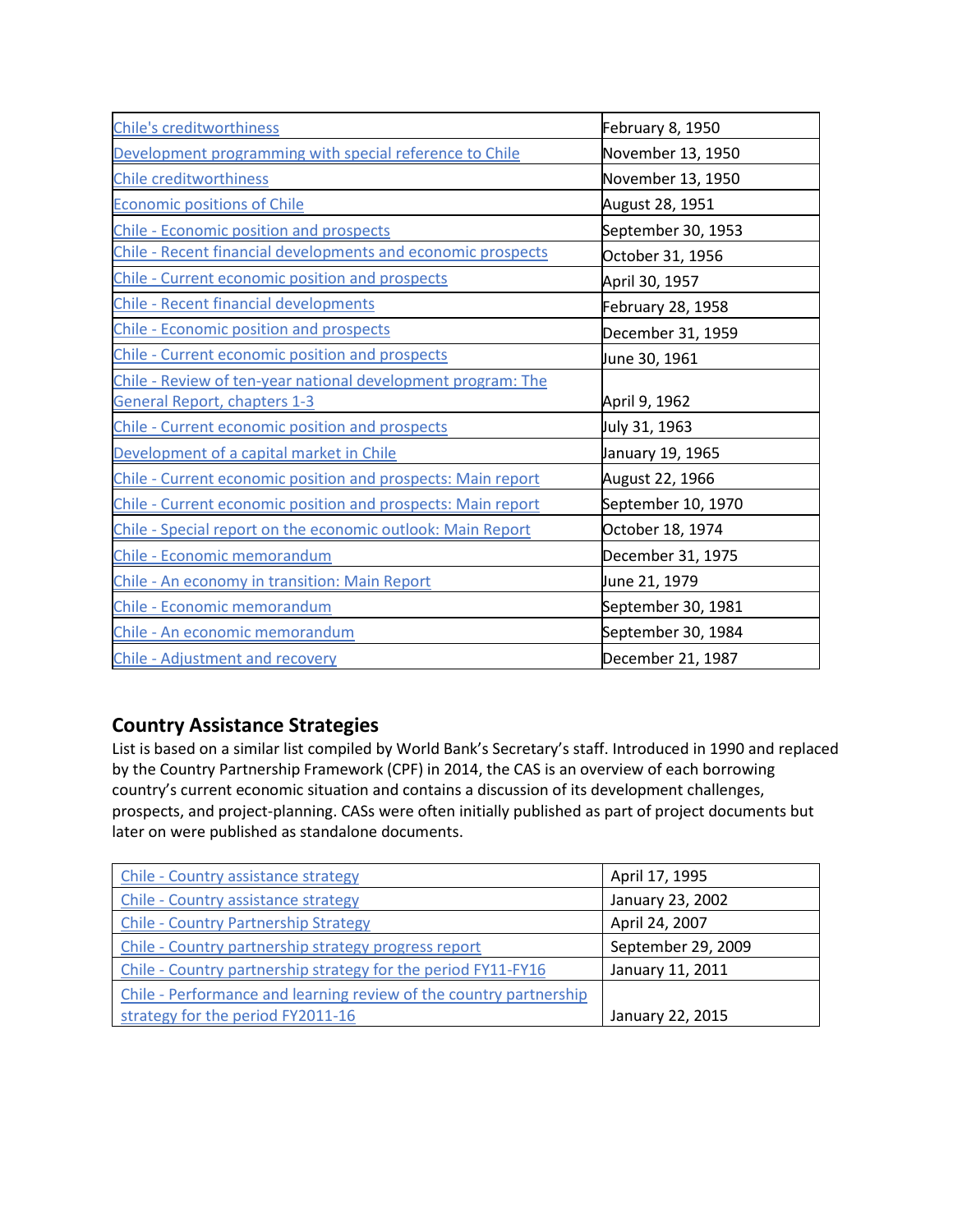## **Staff Newsletters**

Resources have been selected from the World Bank Group's [Documents & Reports website.](https://documents.worldbank.org/) The World Bank has produced a staff newsletter since 1947. The publication has changed its name twice: from International Bank Notes to Bank Notes in 1971 and then to Bank's World in 1982. The newsletter moved online in 2000 and physical publication ceased. In addition to offering news relating to Bank operations and country development, the newsletters were intended to foster a sense of community among staff by highlighting social events, marriages and births, arrival of new staff, recreational events, favorite cooking recipes submitted by staff, and features on different aspects of staff's home country and culture.

| International Bank Notes -- Vol. 3, Iss. 10   June 1, 1949 |                  | "A Visit to Chile"                 |
|------------------------------------------------------------|------------------|------------------------------------|
| International Bank Notes -- Vol. 3, Iss. 16                | August 15, 1949  | "Mission to Alexandria"            |
| International Bank Notes -- Vol. 5, Iss. 7                 | June 25, 1951    | "Not By Loans Alone"               |
| International Bank Notes -- Vol. 15, Iss. 2                | February 1, 1961 | "Power from the Andes"             |
| International Bank Notes -- Vol. 15, Iss. 8                | August 1, 1961   | "Newsprint - Chile's new industry" |

## **Oral histories**

Oral histories are selected from the World Bank Group Archives' [Oral History website.](https://oralhistory.worldbank.org/) The site contains transcripts of oral history interviews with departed staff and, in lesser number, Executive Directors and other individuals affiliated with or impacted by the World Bank Group. Interviews were conducted as part of an ongoing effort by the Archives to collect the personal stories and reflections of Bank Group staff. A portion of the interviews were conducted as research for publications. Each transcript provides a valuable first-person account of Bank activities and decision-making from the very beginning of its operations.

| Siem Aldewereld      | July 13, 1961                    |  |
|----------------------|----------------------------------|--|
| Luis Machado         | July 18, 1961                    |  |
| <b>Robert Garner</b> | July 19, 1961                    |  |
| Mary Wolfe           | December 13, 1984                |  |
| <b>Gerald Alter</b>  | November 13, 1990                |  |
| Elkyn Chaparro       | June 29,1992                     |  |
| Einar Magnussen      | October 14, 1992                 |  |
| William S. Ryrie     | August 10 and September 17, 1993 |  |

## **Online exhibits**

Online exhibits are authored by World Bank Group staff and are accessible on both the Archives' [external site](https://www.worldbank.org/en/about/archives/history/exhibits) and as a [series of older exhibits](https://documents.worldbank.org/en/publication/documents-reports/documentlist?colti=World%20Bank%20Group%20Archives%20exhibit%20series) in the Documents & Reports website. Exhibits focus on notable personalities and accomplishments in the Bank Group's history.

Title: [World Bank's First Development Loans to Chile, 1948 \(English\)](http://documents.worldbank.org/curated/en/308691468185347709/World-Bank-s-First-Development-Loans-to-Chile-1948) Originally published: January 2007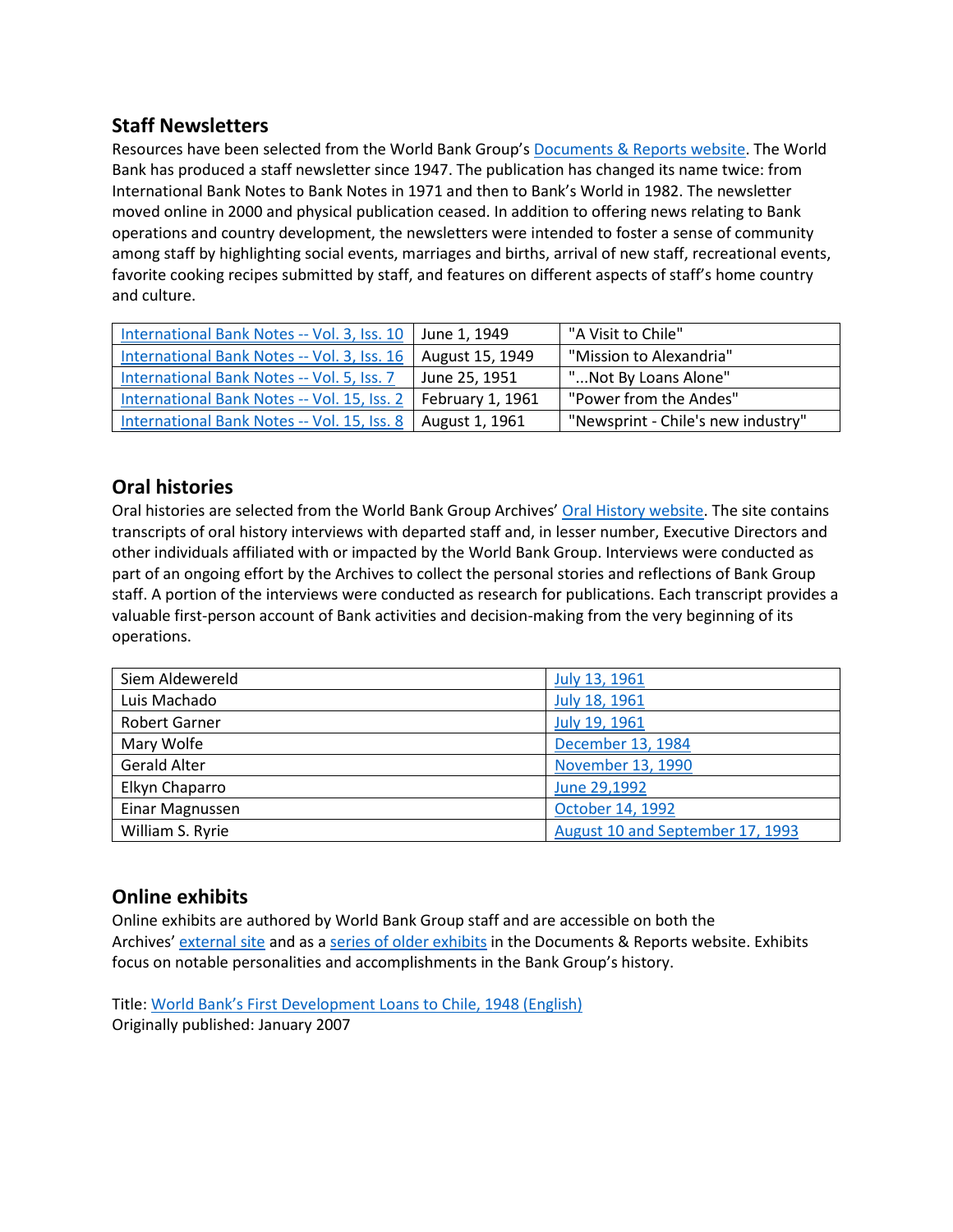# **Executive Directors**

The list is based on the World Bank Group **Board of Directors website**. The country following the name of each ED indicates their nationality.

| MOLLER, Victor (Chile)                | May 7, 1946       | October 8, 1948   |
|---------------------------------------|-------------------|-------------------|
| TORO, Emilio, (Colombia)              | November 15, 1948 | October 31, 1950  |
| PEREZ-CHIRIBOGA, Guillermo, (Ecuador) | November 1, 1950  | October 31, 1952  |
| FERNANDEZ, Alfonso, (Chile)           | November 1, 1952  | October 31, 1954  |
| MEJIA-PALACIO, Jorge, (Colombia)      | November 1, 1954  | October 31, 1956  |
| PANE, Victor A., (Paraguay)           | November 1, 1956  | October 31, 1958  |
| BRIGNONE, Carlos S. (Argentina)       | November 19, 1958 | October 31, 1960  |
| HAUS-SOLIS, Juan (Bolivia)            | November 1, 1960  | October 31, 1962  |
| ILLANES, Fernando (Chile)             | November 1, 1962  | October 31, 1964  |
| SAN MIGUEL, Manuel (Argentina)        | November 9, 1964  | October 31, 1966  |
| ESCOBAR, Luis, (Chile)                | November 1, 1966  | October 31, 1968  |
| CARAM, Angel R., (Argentina)          | November 1, 1968  | October 31, 1970  |
| MEY, Luis B. (Argentina)              | November 1, 1970  | October 31, 1972  |
| TERSOGLIO, Jorge L. (Argentina)       | January 11, 1972  | April 5, 1974     |
| GAVALDA, Roberto (Argentina)          | April 6, 1974     | October 31, 1974  |
| BARRIOS TASSANO, Luis, (Uruguay)      | November 1, 1974  | October 31, 1976  |
| GUTIERREZ, Julio C., (Paraguay)       | November 1, 1976  | October 31, 1978  |
| SOLA, Angel Alberto (Argentina)       | November 1, 1978  | October 31, 1980  |
| BLANCO, David, (Bolivia)              | November 1, 1980  | October 31, 1982  |
| ZALDUENDO, Eduardo (Argentina)        | November 1, 1982  | October 31, 1984  |
| CORTI, Carlos (Uruguay)               | November 1, 1984  | June 30, 1985     |
| COATES, Kenneth (Uruguay)             | July 1, 1985      | October 31, 1986  |
| CAMARASA, Felix, A., (Argentina)      | November 1, 1986  | October 31, 1988  |
| MORALES, Raymundo, (Peru)             | November 1, 1988  | October 31, 1990  |
| CAMARASA, Felix, A., (Argentina)      | November 1, 1990  | October 31, 1992  |
| FLANO, Nicolas, (Chile)               | November 1, 1992  | October 31, 1994  |
| NOGUES, Julio (Argentina)             | November 1, 1994  | October 31, 1996  |
| CARIAGA, Juan, (Bolivia)              | November 1, 1996  | October 31, 1998  |
| GARCIA, Valeriano, (Argentina)        | November 1, 1998  | October 31, 2000  |
|                                       |                   | October 31, 2002  |
| SOTO-PLATERO, Mario, (Uruguay)        | November 1, 2000  | PD to November    |
|                                       |                   | 14, 2002          |
| GUADAGNI, Alieto (Argentina)          | November 1, 2002  | October 31, 2004  |
| QUIJANDRIA, Jaime, (Peru)             | November 1, 2004  | October 31, 2006  |
| CAMARASA, Felix, A., (Argentina)      | November 1, 2006  | October 31, 2008  |
| CONTRERAS, Dante, (Chile)             | November 1, 2008  | October 31, 2010  |
| CAMARASA, Felix, A., (Argentina)      | November 1, 2010  | November 7, 2012  |
| FORCIERI, Cesar Guido, (Argentina)    | November 1, 2012  | October 31, 2014  |
|                                       |                   | October 31, 2016  |
| FOXLEY, Alejandro, (Chile)            | November 1, 2014  | PD to November 7, |
|                                       |                   | 2018              |
| TORERO, Maximo (Peru)                 | November 1, 2016  | October 31, 2018  |